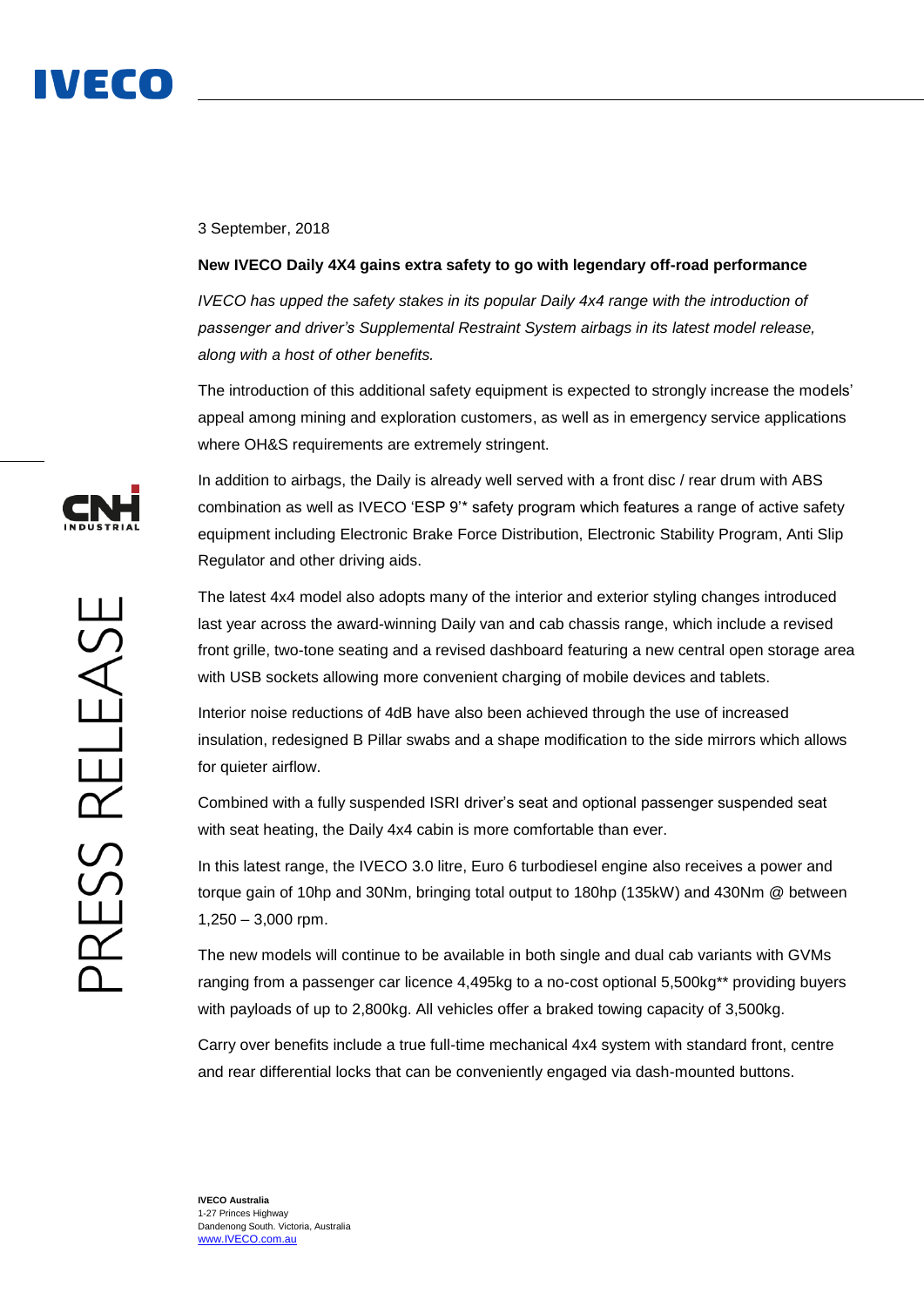

The chassis and suspension set-up also remains unchanged – there are front and rear parabolic leaf springs with telescopic shock absorbers and stabiliser bars, providing outstanding traction and superior articulation over the most difficult terrain, combined with excellent load carrying ability.

On the transmission front, the Daily uses the proven IVECO 6-speed synchromesh, single overdrive transmission, while the double low range transfer case also carries over, boasting 24 speeds and an ultra-low 101:1 final ratio for unparalleled crawling ability and off-road control. Two PTO outputs are also on offer for users wanting to operate hydraulic pumps and other auxiliary equipment.

Approach and departure angles on the latest models remain impressive with 48° and 39° respectively (with rear under run bar in the upper position) along with a 153° break over angle and 660mm wading depth using the Daily's standard 9.5R17.5 tyres.

For users requiring a wider and more aggressive off-road tyre, the Daily 4x4 supports the fitment of aftermarket 37x12.5R17 tyres. This tyre size provides access to a broad range of rubber from leading tyre manufacturers. Speedo recalibration is undertaken electronically at the dealership during the customer pre-delivery process.

Serious off-roaders who regularly undertake deeper water crossings will also appreciate a fan disconnect feature to protect the fan from damage when crossing rivers and lakes.

Other standard features include a dash-mounted battery cut-off button which deactivates the vehicle's electrical system (except for the instrument cluster and central locking), giving added peace of mind that the starter battery will always remain fresh even after extended periods without driving.

IVECO ANZ Product Manager, Marco Quaranta said the latest edition of the Daily 4x4 with availability of driver and passenger airbags would open new markets for the model in Australia.

"Increasingly stringent OH&S regulations are now requiring many vehicles to be fitted with airbags, particularly from the mining and exploration industry as well as in the emergency services sector," Mr Quaranta said.

"The latest Daily 4x4 now addresses this situation and the enquiry rate from these type of companies and organisations has already increased considerably.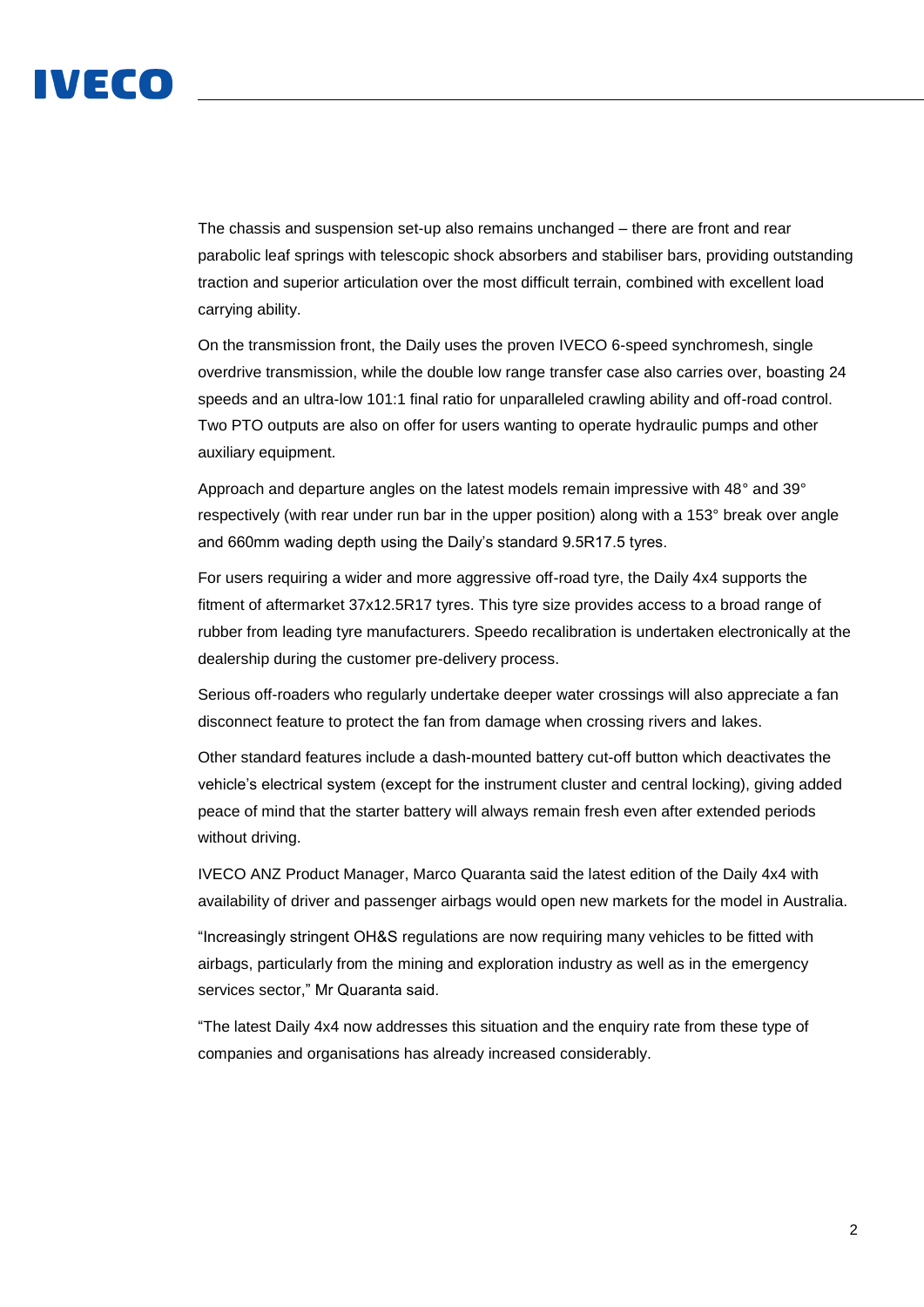

"For some recreational users the inclusion of airbags has also been well-received, allowing these customers to confidently tour the country with even greater peace of mind.

Mr Quaranta said that the other changes applied to the latest Daily 4x4 model range was a case of honing and refining the product offering.

"It's important to continue evolving this product, so the other changes made in the current model have focused on making the driving experience quieter and more enjoyable," he said.

"There's new functionality in the interior while the cabin is now considerably more refined for the driver and occupants thanks to noise reductions."

| <b>EBD</b> | <b>Electronic Brake force Distribution:</b> shares the brake force between front and rear axles          |
|------------|----------------------------------------------------------------------------------------------------------|
|            | Electronic Stability Program: brakes each wheel and controls the engine by reducing the number of        |
| <b>ESP</b> | revolutions if the vehicle becomes unstable                                                              |
| <b>ASR</b> | Anti-Slip Regulator: acts on the engine and the brakes preventing the driving wheel from skidding        |
| <b>DTC</b> | <b>Drag Torque Control:</b> acts on engine speed to reduce the braking torque in release                 |
|            | Hill Hold Control: acts on the braking pressure to hold the vehicle in uphill departure to assist the    |
| HHC        | driver                                                                                                   |
| <b>ALC</b> | Adaptive Load Control: recognises the longitudinal load distribution                                     |
|            | Trailer sway mitigation: detects the presence of a trailer and adapts the ESC in order not to negatively |
| <b>TSM</b> | influence the dynamics of the vehicle-trailer system                                                     |
|            | Hydraulic Rear wheel Boost: In case of emergency braking, it boosts the rear brake force, to reduce      |
| <b>HRB</b> | vehicle stopping distance                                                                                |
|            | Hydraulic Fading Compensation: detects the fading conditions of the brakes increasing the brake          |
| <b>HFC</b> | circuit pressure up to ABS intervention                                                                  |
|            | Roll Movement Intervention: mitigates dangerous roll-over situations during dynamic driving such as      |
| RMI        | evasive manoeuvres, U- terns etc.                                                                        |
|            | Roll Over Mitigation: extension of RMI by mitigation of rollover at quasi-stationary manoeuvres such     |
| <b>ROM</b> | as motorway exists                                                                                       |

# **\* 'ESP 9' program overview**